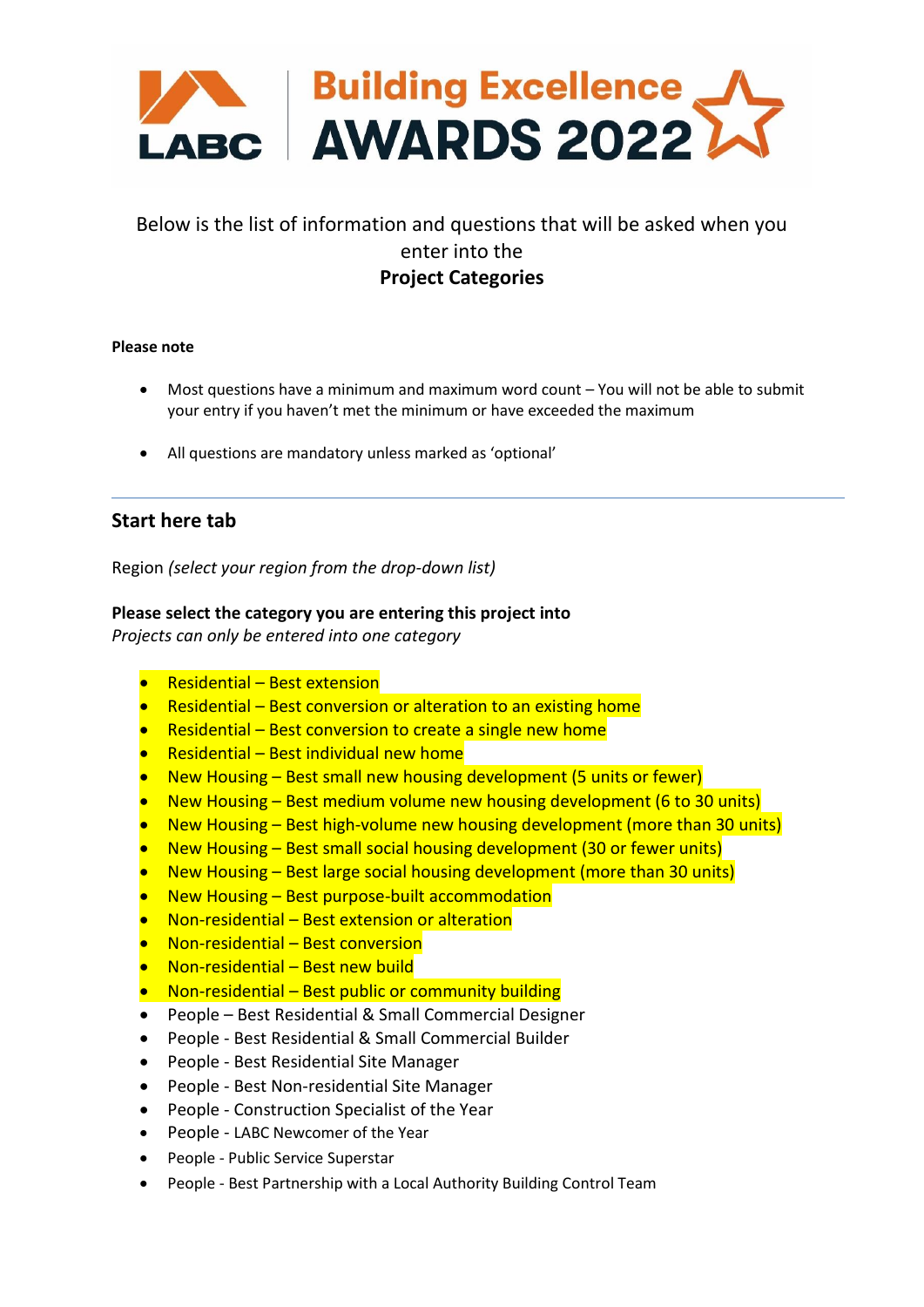Project, nominee (person) or partner company name

Local Authority Building Control Team *(select the Local Authority you worked with/or have the relationship with from the drop-down list)*

# **Submitter Information tab**

*You will need to fill in the details of the person completing the form*

Do you work in a local authority building control team? Yes/No

First name Last Name Job Title Company Email Telephone Company Twitter username (optional)

*This is going to be the main point of contact if we have any queries regarding the entry*

# **Project information tab**

Description of project

Project Address

Number of plots *(only applicable to new housing categories)*

Project completion date *Projects entered into the 2022 awards must have been completed between 1 January 2021 and 31 December 2021*

# **Project questions tab**

*You'll find it helpful to refer to the general judging criteria when completing these sections.*

- **1. Why does this project deserve to win?** (Min 100 words max 300) *Consider what is special or unique about the project? Was the project delivered on time and on budget? Was the client happy with the project?*
- **2. Give an example of how the site team and building control team worked well together?** (Min 50 words – max 100)
- **3. Give an example of a design problem that the team overcame?** (Min 50 words max 100)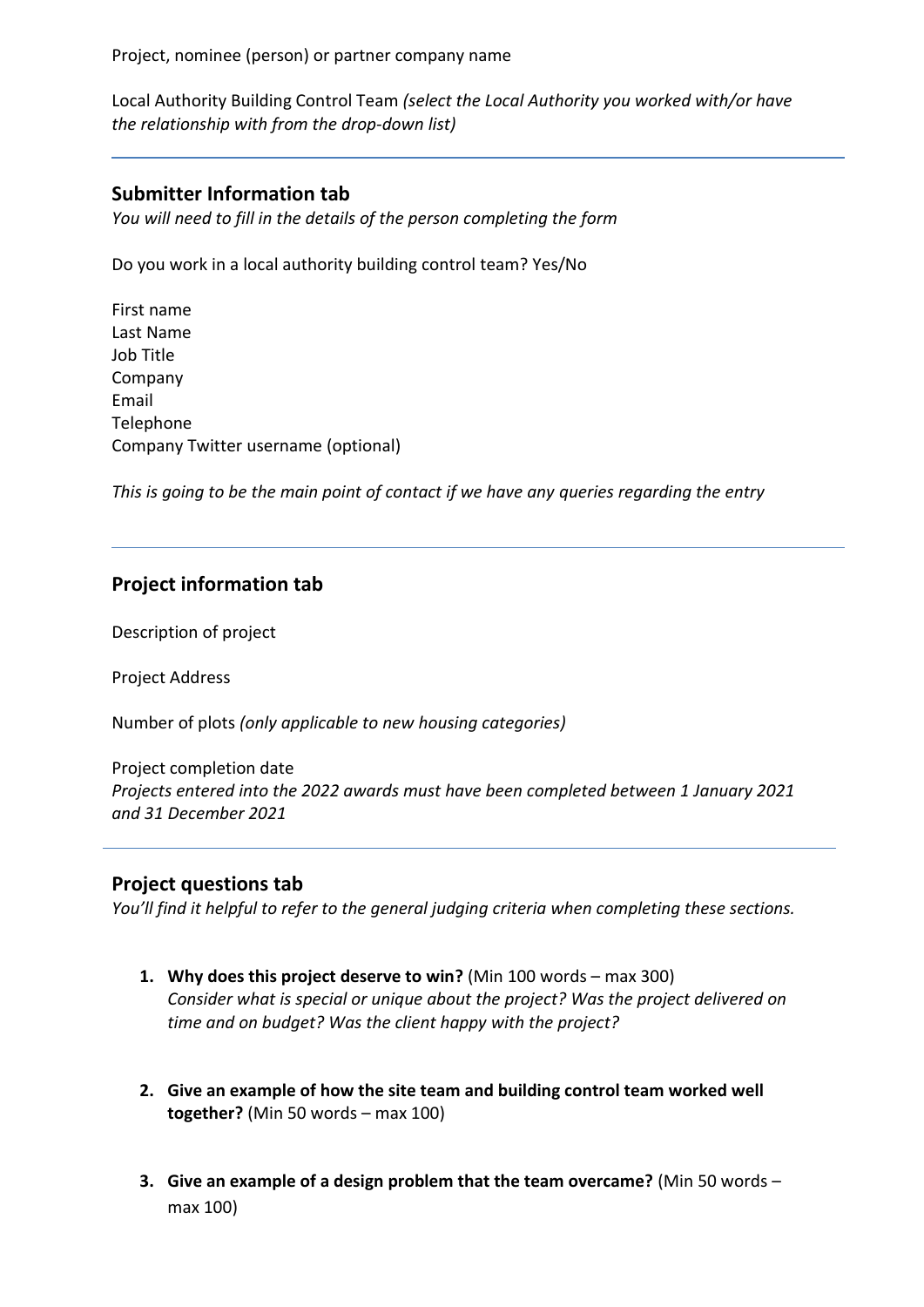- **4. Give an example of a site problem that the team overcame?** (Min 50 words max 100)
- **5. Were communications between the project team and building control effective?** (Min 20 words – max 100) *Please give examples – e.g., using the LABC inspection app, arranging precommencement meetings.*
- **6. How did this project exceed minimum building regulations standards?** (Min 50 words – max 100)

*E.g. did you use renewable energy? How does your project exceed Part M? Did you adopt any fire strategy solutions to ensure safety of people in and around the building?*

- **7. How did you ensure the site was safely managed?** (Min 20 words max 100)
- **8. If any, what active waste management strategies did you use and how did you implement them?** (optional) - (Min 20 words – max 100)
- **9. If you are a customer submitting the nomination form would you like your building control team to be considered for the Local Authority Building Control Team of the Year award?** Yes/No

**If yes, please explain why your local authority building control team should be considered for this award?**

# **Project team tab**

In this section you'll be giving details of the team members involved in the project.

## **Local Authority Building Control Surveyor**

*This should be the surveyor you worked with from your Local Authority Building Control team.*

Local Authority Building Control Surveyor first name Local Authority Building Control Surveyor last name Surveyor Job Title Surveyor email Surveyor telephone Surveyor address Line 1 Surveyor address Line 2 (optional) Surveyor town/city Surveyor postcode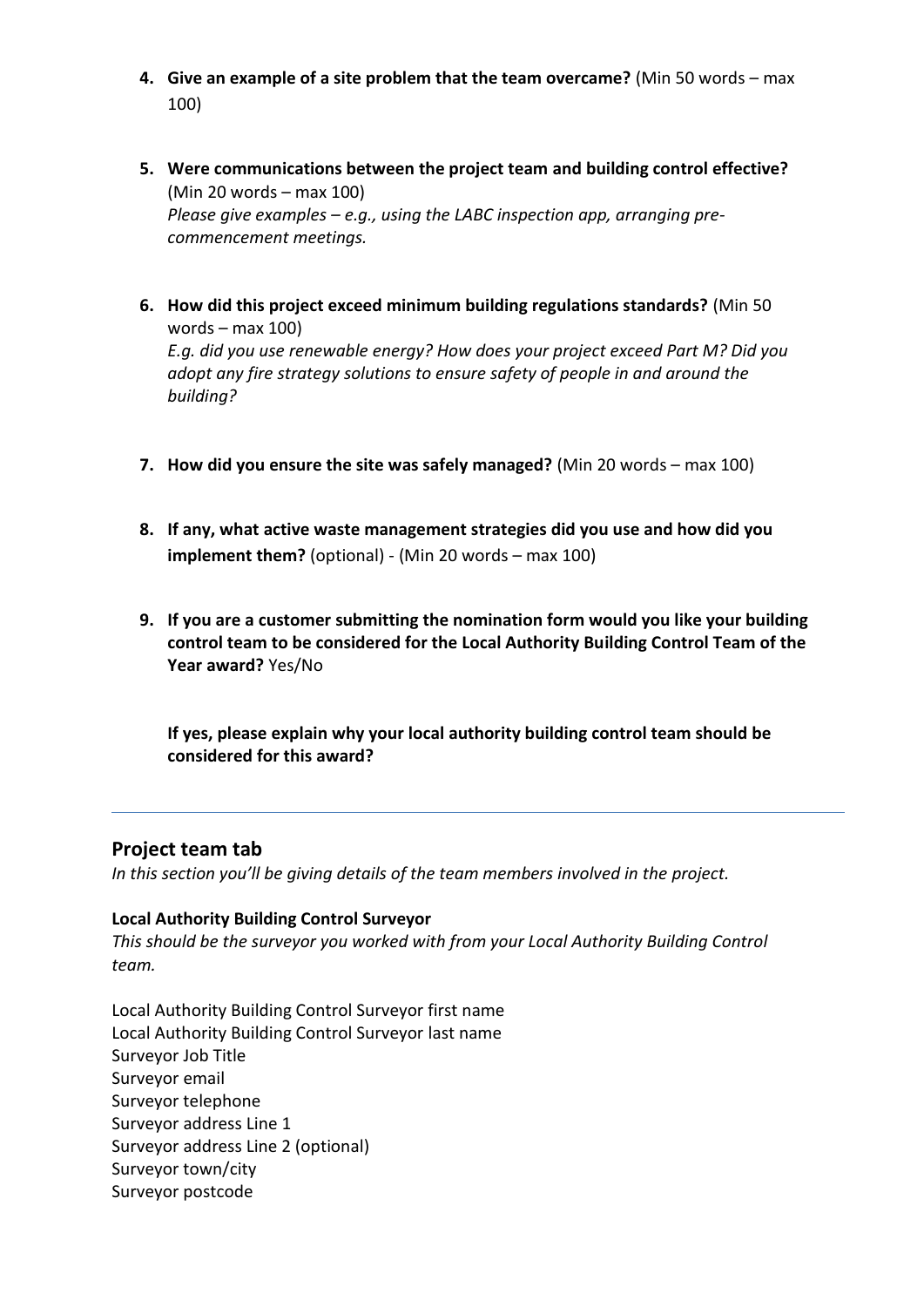#### **Contractor Company**

These are the contact details for the contractor involved in the project.

Contractor company Contractor first name Contractor last name Contractor job title Contractor email Contractor telephone Contractor company twitter username (optional) Contractor address Line 1 Contractor address Line 2 (optional) Contractor town/city Contractor postcode

#### **Architect/designer Company**

*Please complete your project's architect or designer contact details.*

Architect/designer company Architect/designer first name Architect/designer last name Architect/designer job title Architect/designer email Architect/designer telephone Architect/designer twitter username (optional) Architect/designer address Line 1 Architect/designer address Line 2 (optional) Architect/designer town/city Architect/designer postcode

## **Client**

*This is where you'll complete the client's contact details.* 

Client company Client first name Client last name Client Job title Client email Client telephone (optional) Client twitter username (optional) Client address Line 1 Client address Line 2 (optional) Client town/city Client postcode

**Do you have other project team members you'd like to include?** *A maximum of 4 other team members can be added. For each team member you will need to provide their contact details as below.*